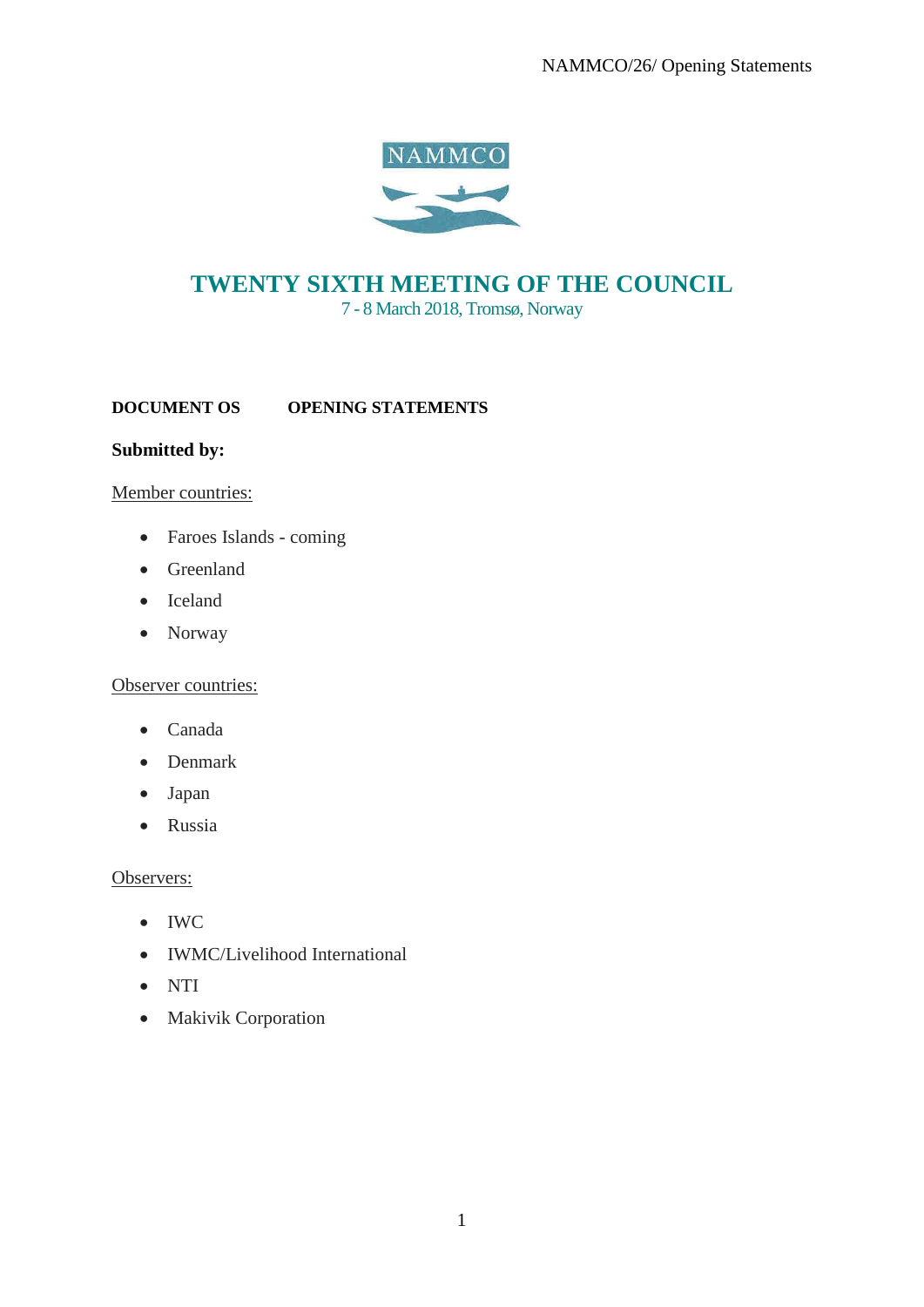## **Opening statement by Greenland**

Mrs Chair, Ladies and Gentlemen,

#### **NAMMCO 26**

First of all, thank you for the warm welcome we have received here in beautiful Tromsø. This meeting marks the 26<sup>th</sup> time the North Atlantic Marine Mammal Commission (NAMMCO) has gathered together to address issues on the conservation and management of marine mammals. In that period of time, a lot of work which we can be proud of has been done. Through joint effort, we all have improved our management systems for the sustainable utilization of our marine resources.

#### **The best available knowledge**

Our knowledge of our marine mammal stocks has been steadily improving, and thus improving the management advice. The foundation of that has been the weeks and months spent doing field work by the scientific community in collaboration with local hunters and fishermen. The view from Greenland is that the best available knowledge is attained by combining the two knowledge systems of local, indigenous knowledge with the scientific data. Then it is up to the politicians to make the final decision.

#### **Issue solving**

When an issue rises, NAMMCO takes action. The latest example of this is the forming of The Working group on by-catch, entanglements and live stranding (WG BYCELS). BYCELS was formed to deal with issues regarding animal welfare, and it demonstrates the commitment of the Commission to deal with all matters regarding the welfare and better responsible utilization of marine mammals.

#### **The next 25 years**

Last year in Nuuk, Greenland, we celebrated 25 years since the official start of NAMMCO. The last 25 years has presented NAMMCO with challenges regarding climate change, interactions with fisheries, hunting methods, tourism and public opinion. Greenland is grateful for the continued support and dedication shown by the member countries.

The desire to improve has always been there. And with the next 25 years on mind, NAMMCO last year initiated two projects to further develop NAMMCO. Firstly, an external independent Performance Review of the Commission was commenced. Greenland hopes that the initiative will strengthen our efforts to improve conservation and management of marine mammals. And secondly, an internal SWOT-analysis process was agreed upon, to identify the Strengths, Weaknesses, Opportunities and threats of NAMMCO. Hereby showing what has and what has not been achieved with our present means and structure, and move towards an even stronger NAMMCO for the future. Greenland is excited to see the result of the work done by the panel at NAMMCO 27.

We hope for a positive and constructive meeting.

Qujanaq – Thank you.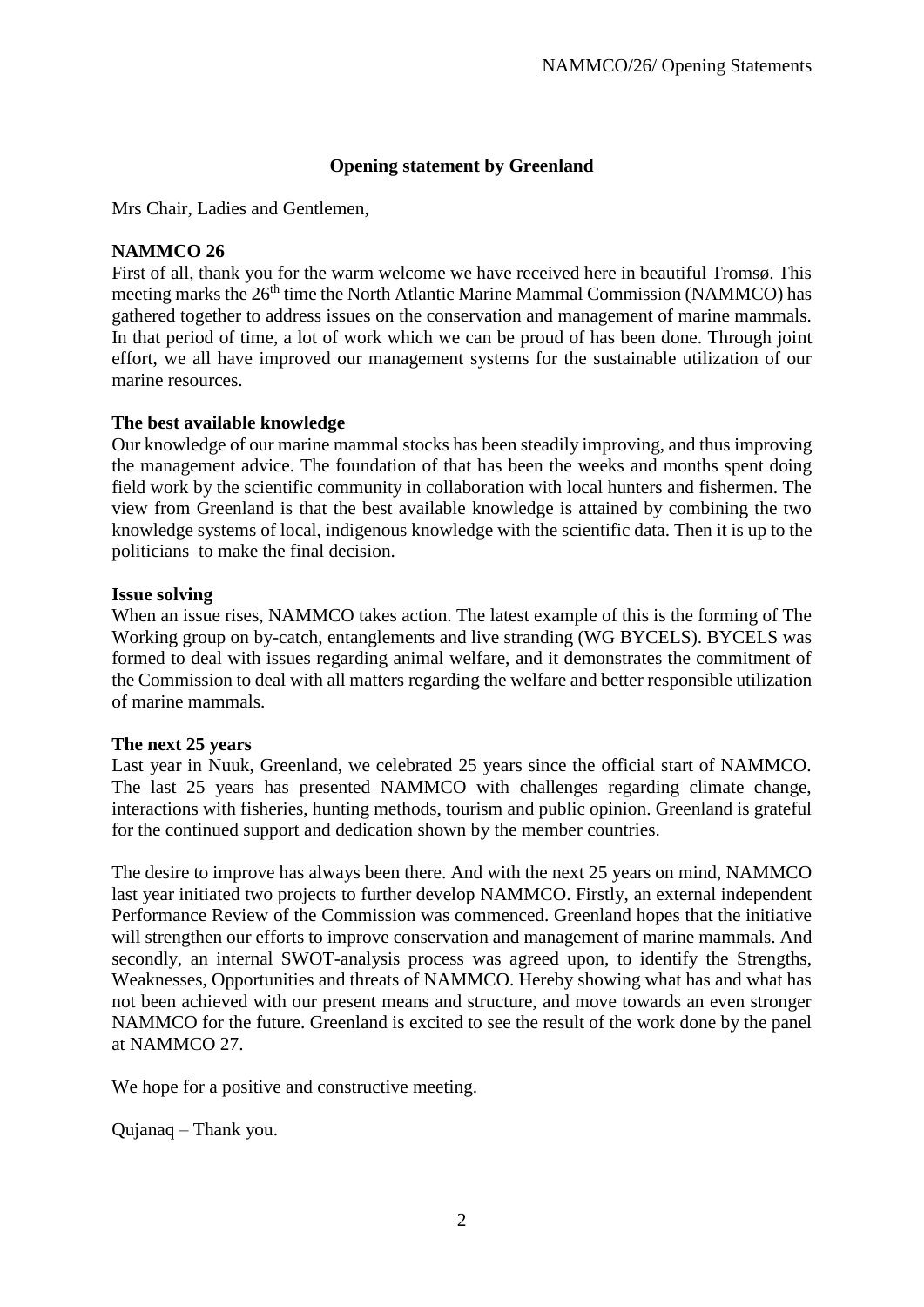## **Opening Statement by Iceland**

Madam Chair, delegates and observers

Iceland is pleased to be here in Tromsö for the 26th Annual Meeting of NAMMCO.

Iceland places great emphasis on the sustainable management on the living resources of the ocean, both domestically as well as regionally, based on the best available science.

Iceland firmly support the regional approach as the appropriate model for international cooperation on sustainable management living marine resources and that NAMMCO is the fora in the respect for advising on management of marine mammals in the North Atlantic. It can also be noted on the importance of this cooperation that NAMMCOS contracting parties are among those nations that are most reliant on the sustainable management of the oceans.

NAMMCO´s scientific cooperation is its mainstay and has through the years laid the foundation for responsible and sustainable management of marine mammal's resources by NAMMCO members.

In this respect we note the performance review that NAMMCO is undergoing and the opportunity that the results of that review bring to strengthen NAMMCO´s work even further. We would like to thank the Secretariat for their efficient preparation of this meeting, and Norway for "supplying" us with the beautiful surroundings here in Tromsö and look forward to a fruitful meeting.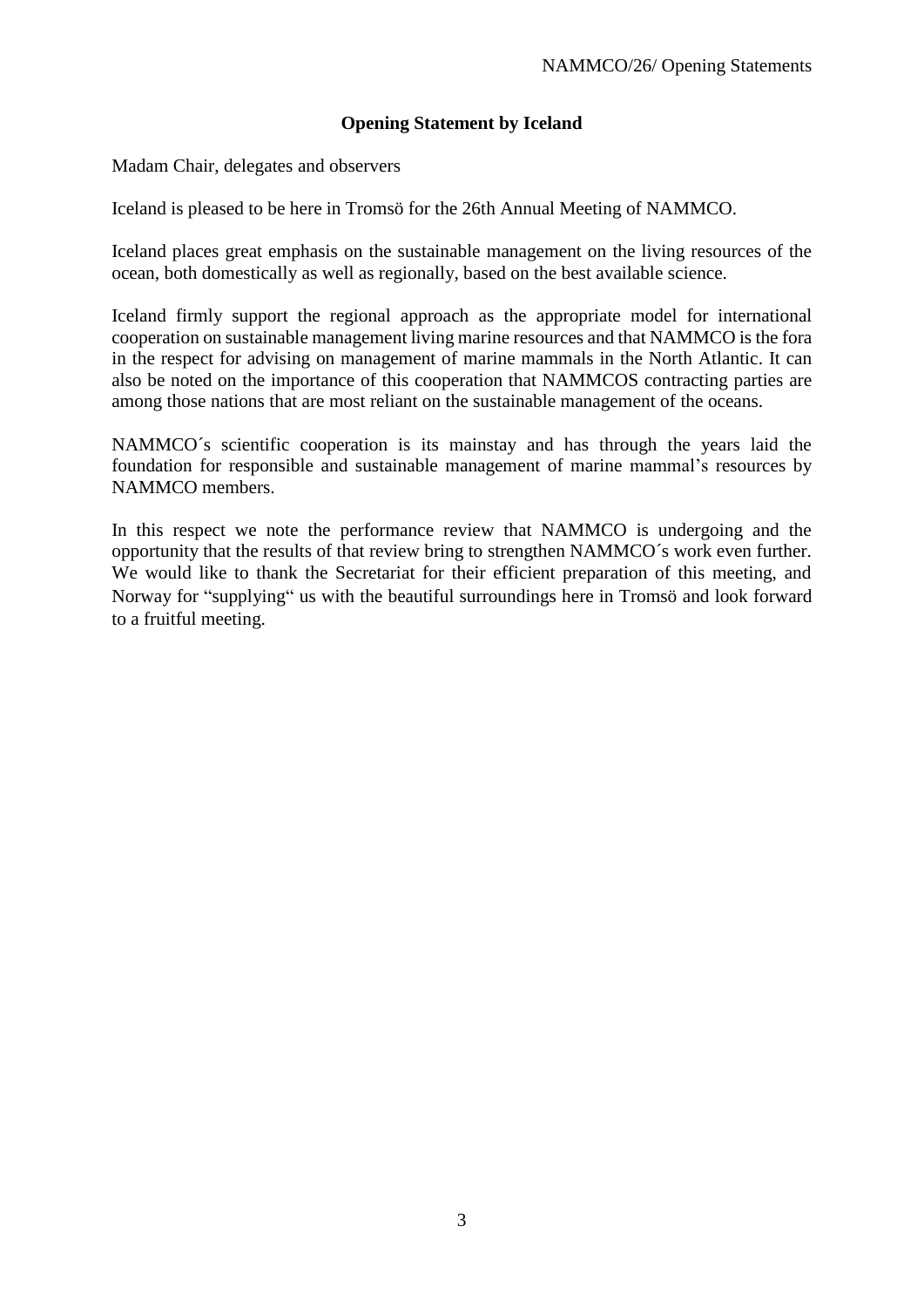## **Opening statement by Norway**

Madame Chair, Delegates, Observers and Guests - Dear friends

Welcome you to the city of Tromsø, the Arctic capital of Norway.

NAMMCO at 26 is an well established organisation, constructive in its work and forward looking. Norway would like to express its sincere gratitude to all the parties, and the secretariat, for contributing to this unique environment off cooperation.

The management of marine mammals represents challenges of various kinds. In NAMMCO we meet these with a solid combination of the best available science and the knowhow of the hunter. This knowledgebase puts NAMMCO in a hands-on position for effective management.

It is Norway's goal to secure and further develop our organization in this respect.

At this meeting we are particularly looking forward to the report from the first meeting in The working group on by catch, entanglement and live strandings - because animal welfare and human safety is important – and because we have the competence to achieve something meaningful.

We like wise look forward to the reporting and publication of the results from the project exploring the consumption og marine mammals in our waters – because we believe this will strengthen our ambitions of a more holistic approach to marine mammals and their role in the ecosystem.

We further hope we can agree on a review of The observation scheme and its implementation in order to strengthen the knowledge and insight that this tool can provide.

The Scientific Committee is doing an excellent and important job and it is therefore very promising that we now are seeing solid recruitment to the committee from almost all off the parties.

Progress reports have also this year been submitted by Canada, Japan and Russia. This is a sign of strengthening cooperation between our countries that Norway very much welcomes.

I look forward to and wish you all a fruitful meeting.

Thank you.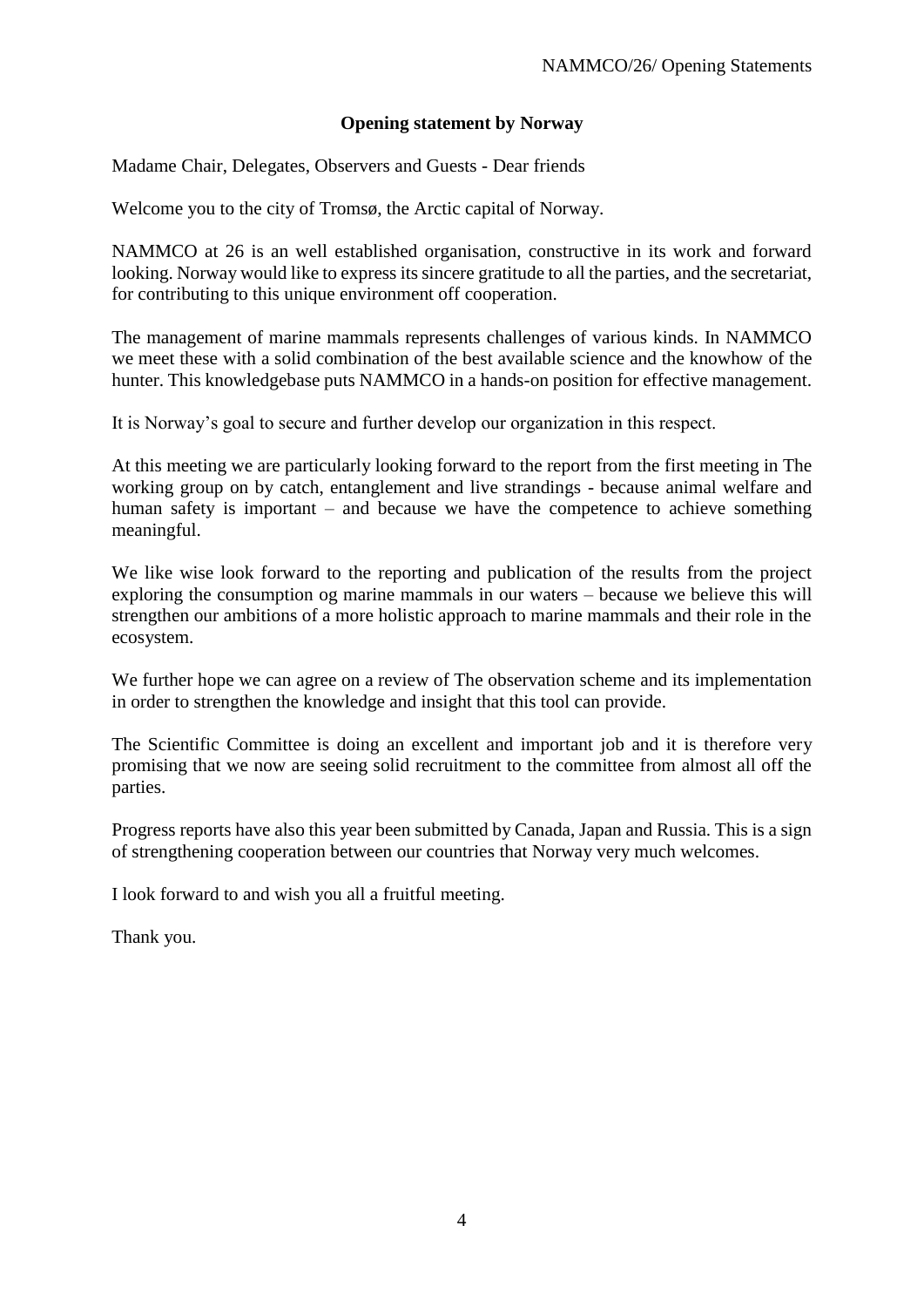## **Opening Statement by Canada**

Madame Chair, Distinguished delegates, fellow observers.

Canada is pleased to participate as an Observer in this 26th meeting of the NAMMCO Council and would like to thank NAMMCO for bringing us together. These are important meetings that inform our positions on the research, management and conservation of marine mammals in the North Atlantic. Furthermore, we would also like to thank the NAMMCO Secretariat for hosting this meeting in Tromsø, Norway (tusen hjertelig takk), and to the Secretariat for their hard work, responsiveness and solid communication to bring us together for NAMMCO 26.

Canada recognizes NAMMCO as a credible and respected international organization that provides a regional mechanism for developing common positions on the management and conservation of marine mammals in the North Atlantic. Canada also values the importance of collaborating with our international partners on the science and management of marine mammals. Equally so, we value fostering and maintaining our close relationship with NAMMCO participants to ensure a coordinated approach to research and conservation efforts.

Canada has Indigenous subsistence harvests of bowhead whales, beluga, narwhal, walrus and seals which take place in communities in Northern Québec, Labrador, Nunavut and the Northwest Territories.

Ringed seals, with a current population estimated at 2 million, are harvested in Canada's North primarily for subsistence purposes by Indigenous communities. Harp and grey seals, however, are the only commercially harvested seal species in Canada; with harp seals accounting for the majority of seals harvested. The Northwest Atlantic harp seal herd, which resides primarily in Canada, is estimated at approximately 7.4 million seals and grey seals are estimated at approximately 425 thousand. Harp and grey seals are harvested in Atlantic Canada, primarily in Newfoundland and Labrador, but also in small numbers in Québec as part of the commercial harvest.

The livelihoods of many Canadians depend on marine mammal resources and the ecosystems within which they exist. The interaction between marine mammal harvesters and the resources they harvest is also an important aspect of harvester livelihoods and those who depend on these resources. Respecting this, sustainable use and conservation are integral to the management of these resources.

In order for Canada to be the best it can be on the international stage of marine mammal management, it is essential that our global partners understand and respect the special partnerships with Indigenous peoples that form our approaches to management in Canada. In Canada's North, we have a saying that, "one does not go hunting alone". At the heart of this mantra are *success* and *survival* – two goals that are reached through collaboration, cooperation and mutual support. This is our model in Canada. This is co-management.

Through our co-management approach, Canada continues to work on ensuring that harvests of marine mammals are based on the best available scientific information, Inuit Qaujimajatuqangit (IQ), local and traditional knowledge bases in order to provide long-term social and economic benefits to the communities whose livelihoods depend on these resources.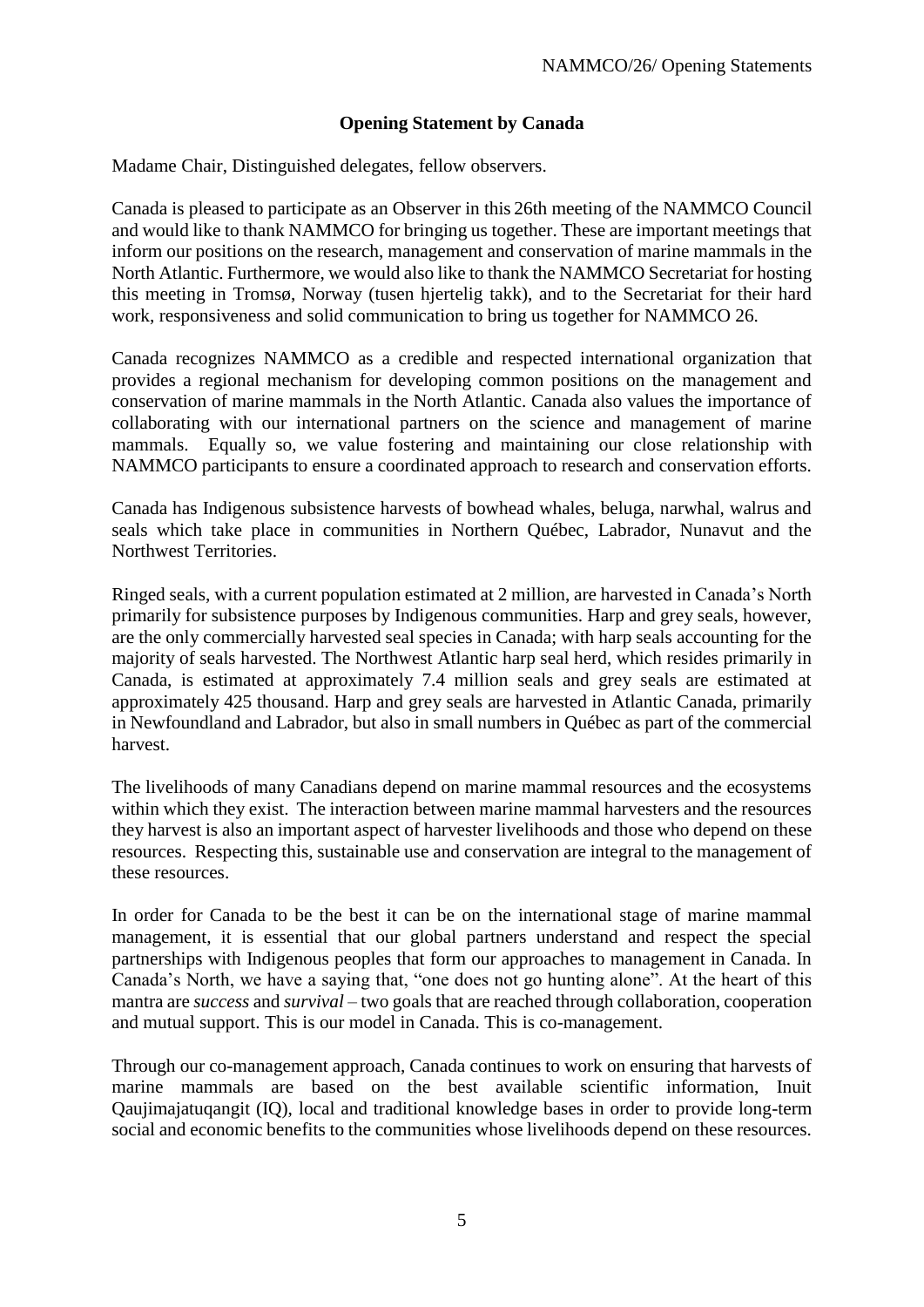As you know, Canada is considering its status within NAMMCO. Respecting Canada's unique context and special Indigenous-Crown relationships, which should be regarded as offering strength to international marine mammal science, conservation and management efforts, this discussion is one that, by necessity, has to happen fully and completely at home first. One does not go hunting alone. These discussions in Canada are happening and will help inform Canada's consideration of its status within NAMMCO.

In the meantime, however, we are here, we are innovative, and appreciate the opportunity to share these perspectives with you. Canada is, of course, looking forward to continued bilateral engagement with NAMMCO members within other fora, such as the Convention on International Trade in Endangered Species of Wild Fauna and Flora (CITES), the Canada/Greenland Joint Commission on the Conservation and Management of Narwhal and Beluga (JCNB) and through the work of the International Whaling Commission, where Canada is an Observer.

We are looking forward to positive discussions over the next two days and continue appreciating the opportunity to join you all for the NAMMCO Council Meeting. Thank you,

Merci, Qujannamiik, Matna and Koana.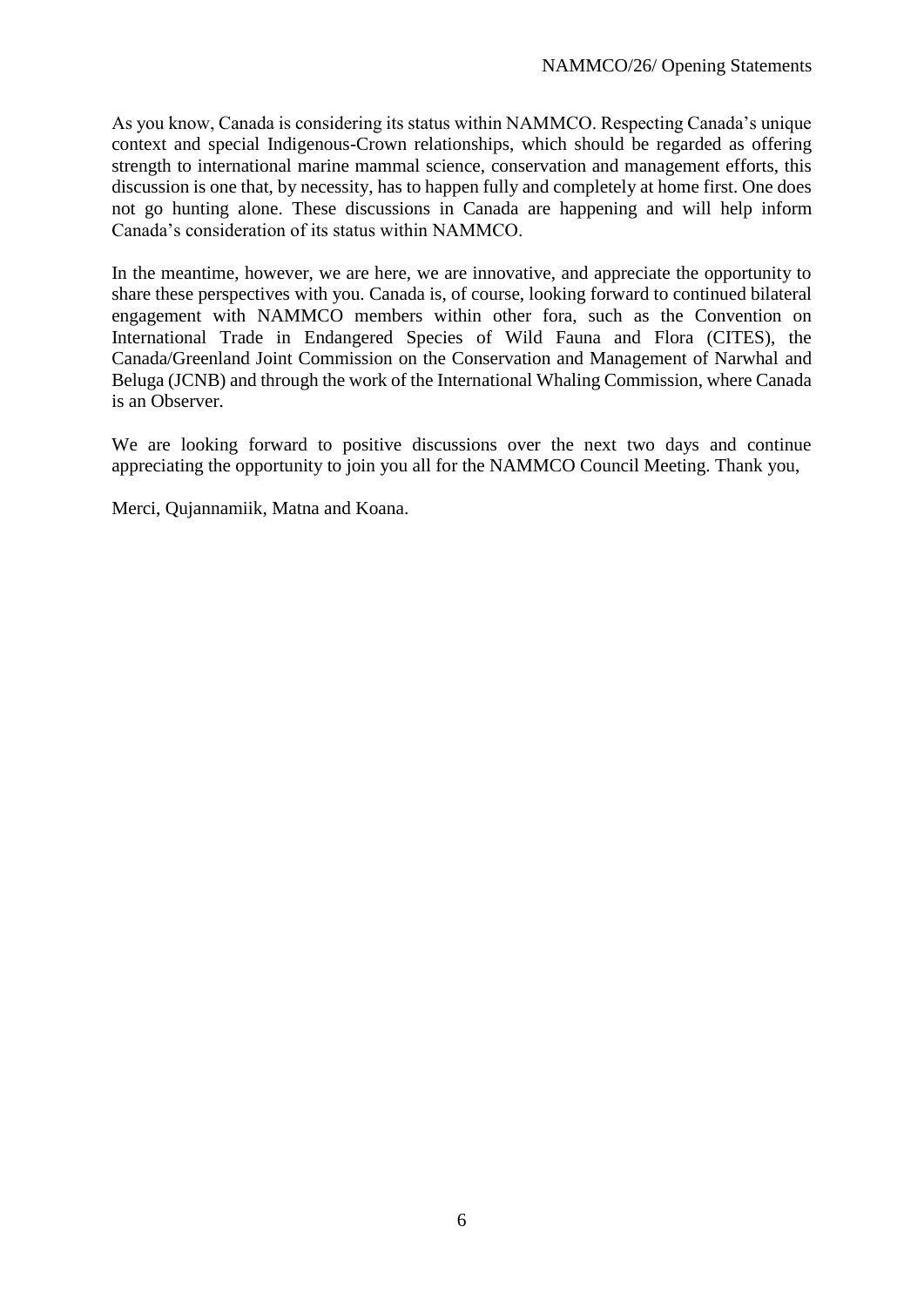# **Opening statement by Denmark**

Thank you Madame chair – dear delegates, fellow observers - ladies and gentlemen.

First of all, I would like to thank the NAMMCO Secretariat for welcoming us here in Tromsø. It is always a pleasure to be here.

#### **General remarks**

From the Danish side we very much welcome the work of NAMMCO. Over the years, NAMMCO has proved to be a good example of regional cooperation on the management of living marine resources. NAMMCO is an important supplement to other fora and organization dealing with marine mammals.The IWC and NAMMCO have crosscutting tasks and interests. It is therefore natural and positive that the cooperation between the two is enhancing.

#### **IWC**

When it comes to the IWC, the Danish government works very closely together with the Faroes and Greenland to pursue our common interests. As you all know, our primary concern in the IWC is Aboriginal Subsistence Whaling. This year, our main focus will of course be on the renewal of the Greenlandic quotas. But we are also focusing on broader issues – especially the introduction of a rights based for Indigenous Peoples. It is a very important agenda that was discussed in depth at an ASW workshop in Manitsoq in 2015. The ASW stakeholders are meeting once again in Alaska next month to follow up on that workshop. The aim is to deliver substantial input on the long term ASW issues to the IWC meeting in Brazil later this year.

#### **Seals - EU**

For almost a decade the Danish and Greenlandic governments have worked together to minimize the negative effects of the EU's sealskin regulation – and we will continue to do so.

Last year, the main exporter of sealskin in Greenland, Great Greenland, and the Greenlandic government introduced the idea of QR code system that will make it possible for the European public to be fully aware of the legality of seal products from Greenland. We are pleased that the European Commission has welcomed this initiative, and we are looking forward to seeing it work in practice. Of course, this initiative does not eliminate all the negative effects of the sealskin regulation, but we believe it is a step in the right direction.

#### **Seals – Denmark**

Finally, I would like to give you a short update on the population of seals in Denmark. Over the last 15 years the number of harbour and grey seals in Denmark have increased quite dramatically. This is of course a positive development. However, the seals are also damaging fishing equipment and fish stocks around the country. This is of great concern to the Danish fishing industry and other stakeholders.

Therefore, the Danish government is currently working on a new management plan for seals to secure the right balance between the different interests that are at stake. This plan will be launched in the near future.

That was all from my side. I am looking very much forward learning more about the work of NAMMCO in the days to come.

Thank you for your attention!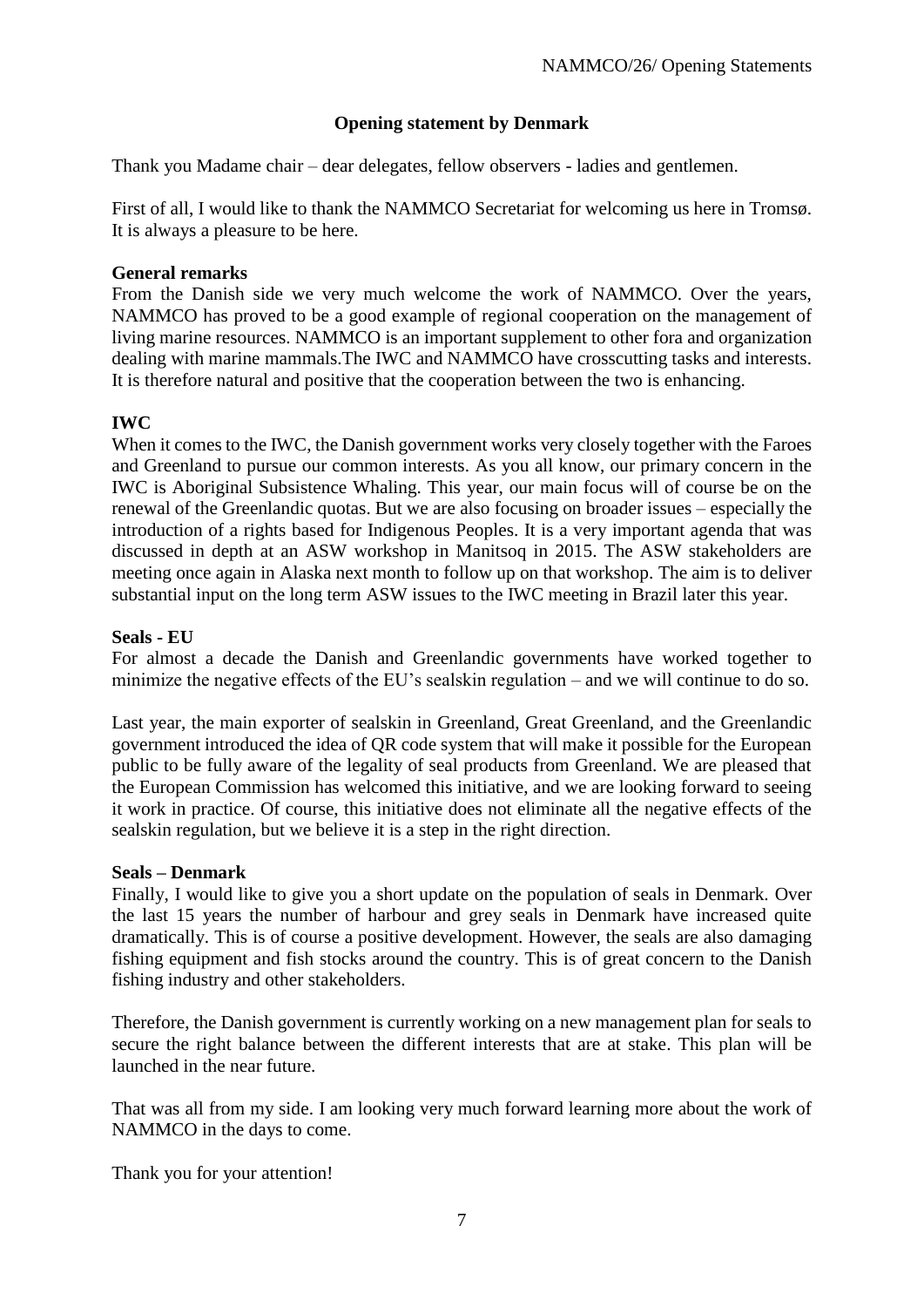## **Opening Statement by Japan**

At the outset, Japan would like to thank the Secretariat of NAMMCO for hosting the important meeting of NAMMCO Council, with great hospitality and efficiency. We recognize that NAMMCO has made great achievements in the conservation and management of marine mammals including cetaceans, and in this regard, Japan fully supports "NUUK DECLARATION" adopted at the last Council meeting, which reaffirmed that NAMMCO fulfils its role as an appropriate international organization in accordance with the UNCLOS. Japan wishes to further contribute to this organization irrespective of its status as an observer.

Japan shares with NAMMCO various important agendas for management and conservation of whale resources. One of those agendas, for example, is the establishment of science-based catch limits. Japan has been and will be committed to the collection of scientific information which contributes to setting safe catch limits of various whale species such as minke whale, Bryde's whale, sei whale and fin whale in the Antarctic Ocean and in the western North Pacific. As you all know, Japan has been conducting two research programs in those areas (New Scientific Whale Research Programs in the Antarctic Ocean and North Pacific: NEWREP-A and NEWREP-NP) in order to collect relevant scientific information for this purpose. In order to strengthen its science-based approach, Japan is eager to further enhance collaboration with NAMMCO and its members. It is really necessary for us to seriously consider the establishment of sound science-based catch limits for achieving sustainable use of whales, *inter alia*, at its vicinity.

Our common goal of sustainable use of cetaceans is envisaged to be shared at the IWC as well. However, it is regrettable that the goal has been neglected by some Members of the IWC for a long time. Any international organization that cannot pursue and even neglects its own objectives and purposes cannot be considered normal. In order to rectify such abnormal and dysfunctional situation, the real issue which has been hindering the IWC from pursuing its objectives and purposes, i.e. the fundamental difference in positions on whales and whaling, has to be sincerely discussed at the IWC. Unless IWC Members sincerely tackle this fundamental issue and find a relevant solution, the IWC would just lose its *reason d'etre*.

In order to alleviate the long standing stagnated situation, at the last IWC Commission meeting in 2016, it was agreed to initiate so-called "Way Forward of the IWC" process so that all the IWC Members could make frank exchange of views on the fundamental issue of "whales and whaling" in order to find "a way forward of the IWC" that would be beneficial to all the IWC Members including those which support sustainable use of whales and those which wish to achieve full protection of whales. In this regard, Japan would greatly appreciate for your active participation in the discussions at the "Way Forward" process.

Finally, Japan would like to reconfirm its strong view that effective collaboration between Japan and NAMMCO is a vital force to promote conservation and sustainable use of marine living resources including cetaceans in international fora. At this Council meeting, Japan is willing to participate in every discussion which would further promote this important collaboration.

Thank you for your attention.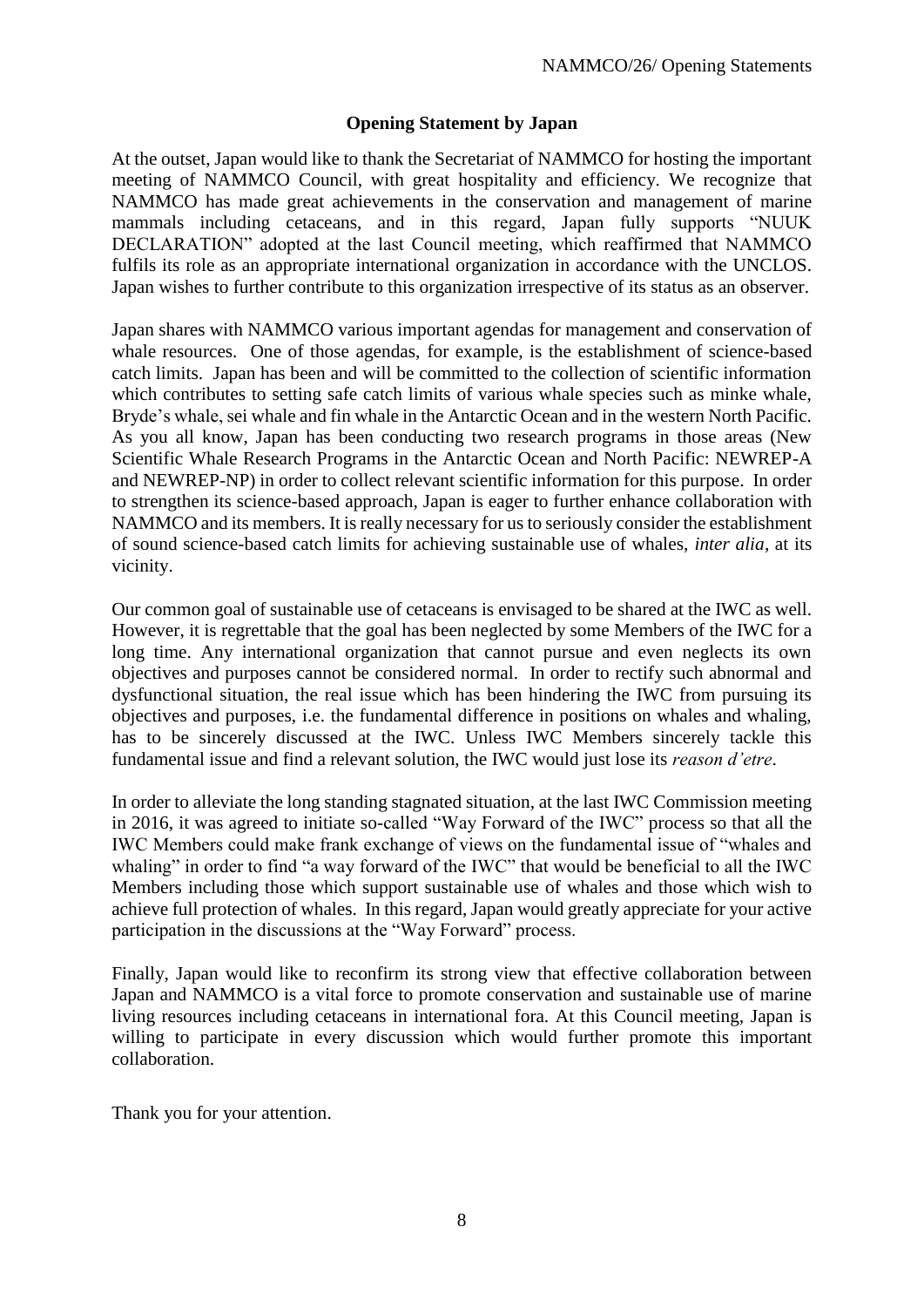## **Opening Statement by the Russian Federation**

Dear NAMMCO Chairman and Vice-Chairman, NAMMCO countries, Members of NAMMCO Secretariat, delegates, colleagues, observers, ladies and gentlemen,

It is a great honor for me to represent the Russian Federation as observer at 26th Meeting of the NAMMCO Council. Thank you very much for invitation!

On behalf of the Russian Federation, I would like to thank the NAMMCO Secretariat and Norwegian authorities for hosting this annual meeting in the Tromso which is very beautiful place above Arctic Circle. Thank you very for the excellent arrangements, and also for the preparations this meeting.

I would like to commend the excellent work undertaken by different NAMMCO bodies and in the first NAMMCO Secretariat and Scientific Committee including different working groups during the intersessional time. Also Russian Federation would like note that NAMMCO has very good cooperation with different countries not only observer countries, marine mammals companies and different North Atlantic organizations and Commissions in the first it is NAFO, NEAFC, ICES and IWC.

It is very important that NAMMCO position by marine mammals many years bases on strong ecosystem approach only and hence from it all marine mammals stocks can be stably exploited on base of scientific results and surveys and also of precautionary principles only. This reason here very important place belongs to results of International Trans North Atlantic Sighting Survey.

I would like to tell you once more that the Russian Federation is very interested in long term cooperation with NAMMCO, and I hope that this cooperation will be develop.

I have a full agenda ahead of us during this week. I'm looking forward to a successful and productive work during this Meeting.

Thank you very much for your attention!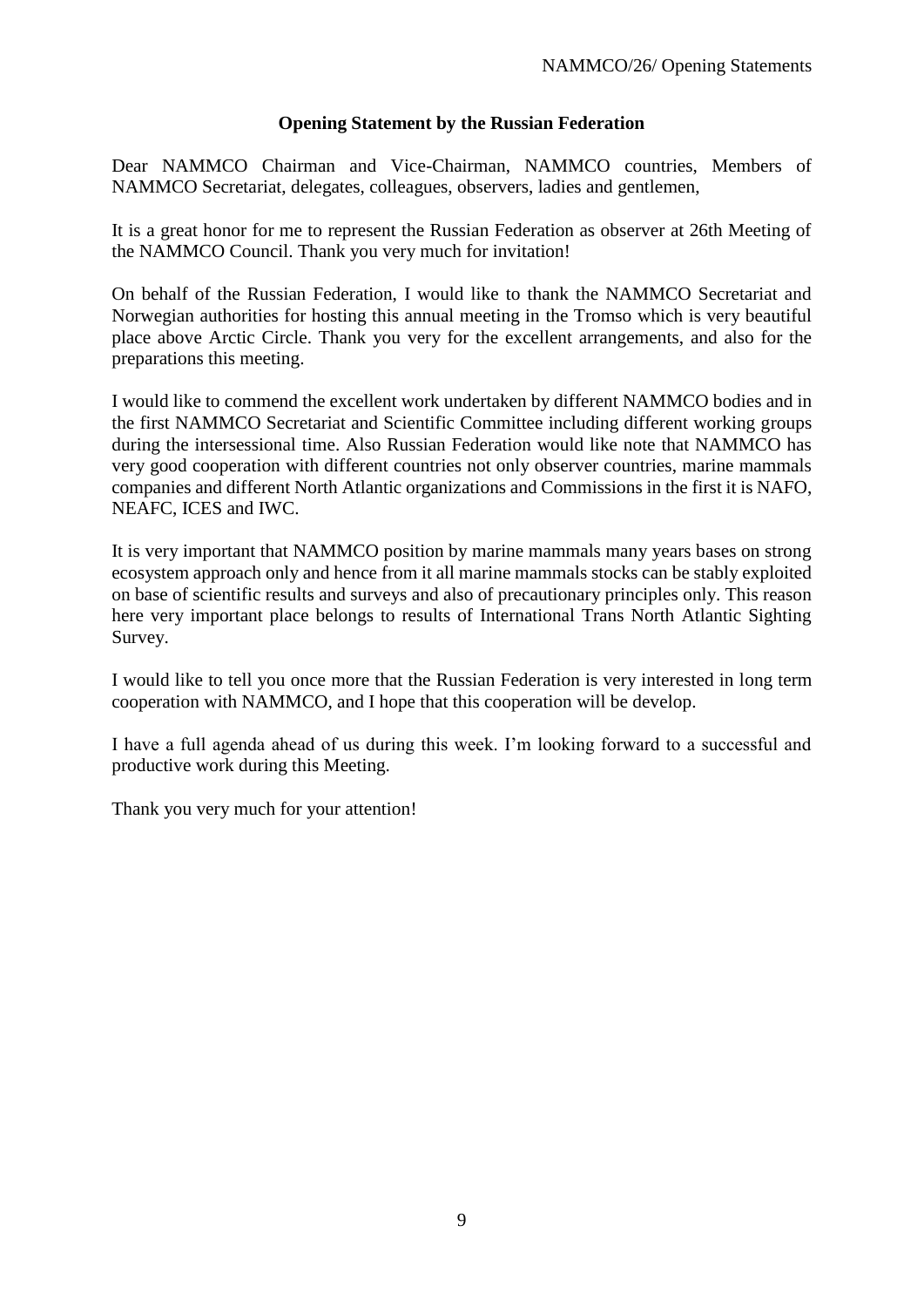# **Opening Statement by IWC**

Thank you Chair.

And good morning delegates, Secretariat, and Observers. I want to thank the NAMMCO Secretariat for inviting the IWC to attend this meeting in the beautiful Arctic city of Tromsø. My name is Rebecca Lent, and I recently joined the IWC as the Executive Secretary. This is my first NAMMCO meeting and also my first opportunity to officially represent the Secretariat, and I look forward to learning more about your Commission.

In an era of growing challenges from an ever-broader range of human impacts – bycatch, ship strikes, noise and other environmental hazards – we are all the more motivated to collaborate on our shared mission. Our staff and funding resources are unfortunately not growing as rapidly as these threats, at a time when we need even more science and other tools to ensure healthy marine mammal populations.

That's why I am pleased to highlight areas where NAMMCO and IWC are already collaborating and achieving excellent and practical results. With the guidance of the IWC Chair, Bureau and Contracting Governments, I look forward to working with my counterpart at NAMMCO, Dr. Desportes, to continue to explore areas for joint work. We all benefit tremendously from the synergy of combining the skills and expertise offered by our teams.

## **Collaboration between NAMMCO and IWC**

Over the past few years, NAMMCO representatives have attended the IWC meeting, and this is the third NAMMCO Council meeting attended by the IWC Secretariat. Also, the Executive Secretary of NAMMCO recently attended entanglement training led by IWC's David Mattila and his Norwegian colleagues in Sortland, Norway. Both of our organizations are undergoing external reviews, and the IWC was pleased to be asked by NAMMCO to nominate a review panel member. Our 'overlap' is even greater when considering our common member delegations for Scientific Committee and Commission meetings, which we believe increases the effectiveness of our efforts.

#### **Stock assessment science and data**

We are fortunate to have considerable collaboration on the data collection/sharing and science of stock assessments for cetaceans, which form the fundamental basis for our missions. These common areas include cetacean survey methodology and design, estimating abundance and indices of abundance, and the provision of robust science-based conservation and management advice. One example is the co-operation on reviewing the abundance estimates and correction factors from recent Icelandic and Greenlandic surveys, with members of both Scientific Committees involved. Although our methods of providing management advice may differ, there is much common ground in the collection and sharing of data needed to assess relevant cetacean stocks. I hope that we can continue to build upon this collaboration to avoid duplication of effort and to ensure improved science.

#### **Continuation of work on cetacean welfare**

As with NAMMCO, the IWC scientists and technical experts are working on a programme that takes a holistic approach to cetacean welfare including both hunting and non-hunting related issues. A particular strength of the IWC's programme is its work to develop a global network to respond to entangled whales. The IWC large whale Expert Advisory Group is composed of virtually all of the most experienced entanglement responders and entanglement veterinarians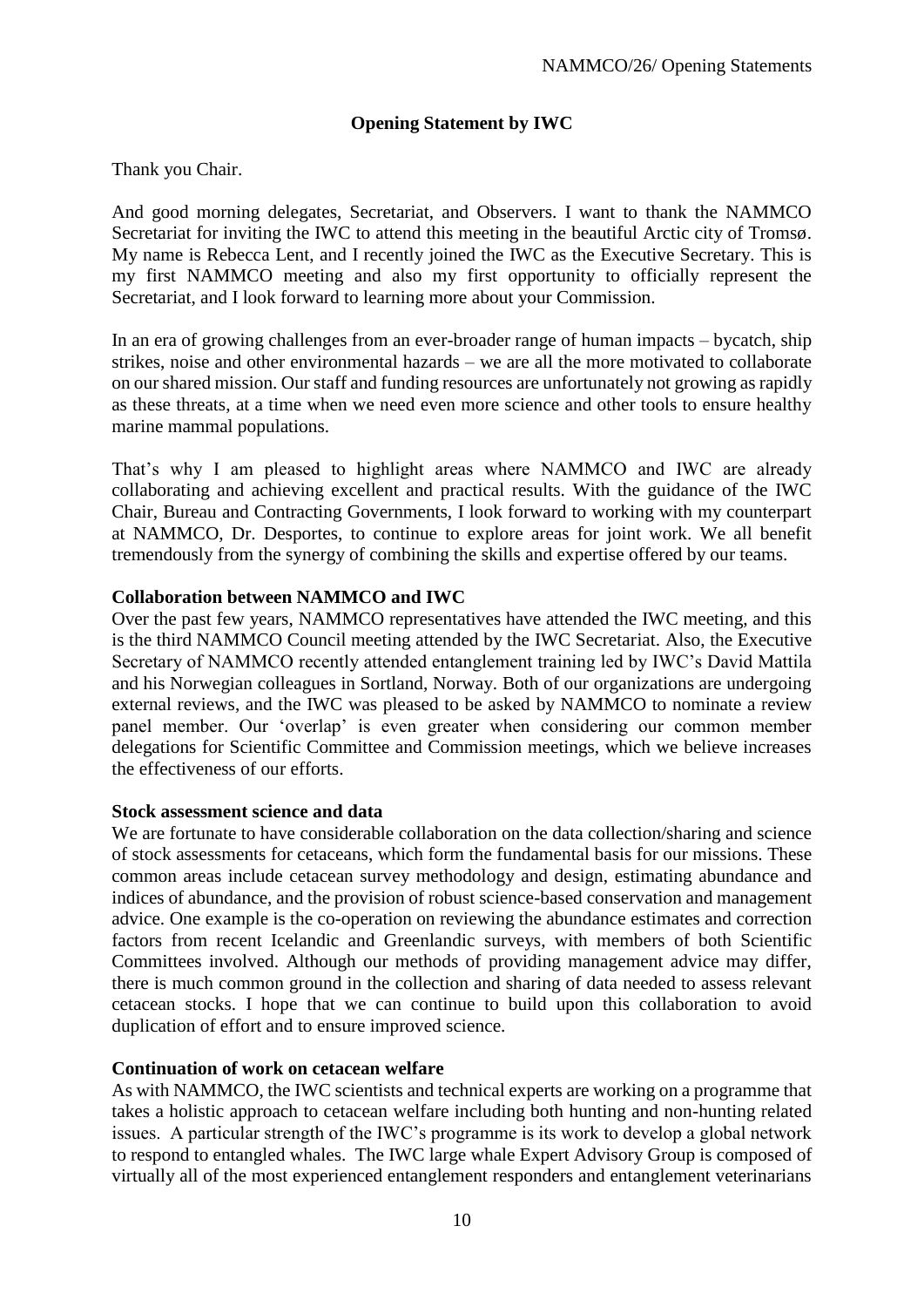in the world. Through this network, training events have taken place in many countries, some of which are within NAMMCO's geographical remit. Indeed, since 2012 the training has reached around 1,000 people from over 40 countries. We are also planning an upcoming meeting of the Global Network that will focus largely on human safety, given the recent tragic accident in Canada. The IWC's welfare programme is now starting to look at issues arising from other factors such as ship strikes and therefore has commonalities with NAMMCO's proposal to establish a new committee on non-hunting related welfare issues. We also recognise the work undertaken by NAMMCO to improve killing techniques and the presentation on this by the NAMMCO Secretariat at the last IWC meeting.

## **Continued strengthening of the IWC's management of Aboriginal Subsistence Whaling**

The IWC ASW Working Group will meet in a few weeks in Barrow Alaska, with participation of a number of the delegates here at the NAMMCO meeting. This meeting will continue to review and implement the recommendations of the 2015 Maniitsoq Workshop, which also benefitted from NAMMCO participation. These recommendations address the IWC process for agreeing catch limits and the need to better communicate the description of the subsistence hunts. Continued cooperation with NAMMCO will be beneficial to successful implementation of these recommendations, which we believe are also relevant to NAMMCOs mission and work programme.

## **Bycatch Mitigation Initiative**

Recognizing the impact of bycatch on marine mammal populations around the world, the IWC has expanded its work on fisheries bycatch with the recent launch of the Bycatch Mitigation Initiative (BMI). This has seen the recruitment of an IWC bycatch coordinator, and the initiative is currently setting up an Expert Panel, which will bring together wide-ranging and multi-disciplinary expertise on bycatch, from fisheries technologists to economists and will help advise the BMI in defining and implementing activities over the next few years. We thank the NAMMCO Secretariat for their nominations for the IWC Bycatch Expert Panel, which should be forthcoming soon. The initiative is currently examining the opportunities for collaboration, including with FAO, RFMOs and other IGOs and in defining the most strategically important activities to engage in. We would welcome discussion with NAMMCO's BYCELS Working Group, on how we could collaborate more closely on bycatch.

#### **Marine Mammal Strandings**

Marine mammal strandings is another area of shared interest between our respective organizations. The IWC has recently established a Strandings Initiative, supported by an Expert Panel and Stranding Coordinator that is pursuing work in a range of areas to help build capacity across our member governments for strandings response and investigation. We welcome the opportunity to collaborate and share expertise on this with our colleagues at NAMMCO.

#### **Closing**

In closing, I wish to reiterate our commitment to exploring, under the guidance of my leadership, where additional joint efforts on science and technical expertise can be beneficial to our organizations. While our mandates differ in important ways, NAMMCO and IWC might find it more effective when working together where possible and appropriate.

I look forward to meeting all of you and to learning from this meeting. Than you again for your hospitality.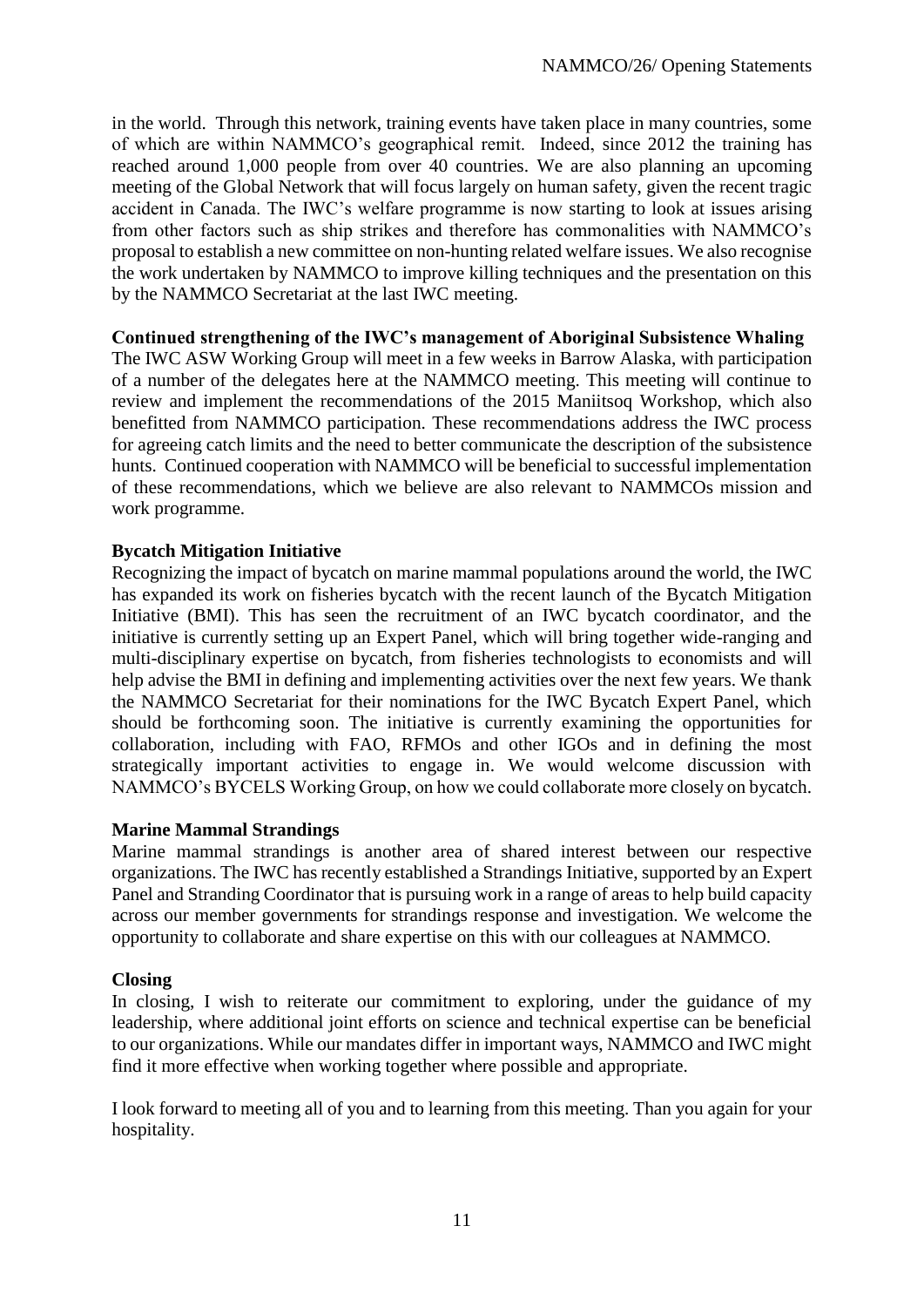## **Joint Opening Statement by LIVIN and IWMC**

This Statement is made on behalf of LIVIN and IWMC. Because of a conflict of schedule, Eugene Lapointe of IWMC, to his great dismay, is unable to attend NAMMCO26. He asked me to convey his warm and friendly regards to you Madam Chair, to the Secretary and her devoted staff and to his numerous friends involved in the NAMMCO Councils.

Madame Chair,

I was born and raise on a small and isolated sealing community in the middle of the Gulf of St-Lawrence, in eastern Canada.

From there, I have had a front row seat when animalist groups started their smear campaigns against our sealing activities. I've seen media playing the role of public relation machines for those extremists and I've witnessed weak politicians taking the side of multimillionaire US based groups and movie stars instead of protecting their own fragile communities.

I have seen all of them animalists, media and politicians disregarding both science and common sense, and I knew it was a recipe for disaster. Not only for the ecosystem, but also for small rural communities which fully depend on healthy and balanced ecosystem to thrive.

As every real conservationist projected, overprotected seals have overpopulated and now jeopardize the southern Gulf of St-Lawrence's ecosystem and the livelihood of its small coastal communities. Those already fragile communities are paying a high price for the emotionally driven anti-use philosophy sold by animalists to fill their deep pockets.

But if only we were the only victims of that dirty racket. Having less options than we have down south, many Inuit communities have paid in blood the "morally" justified bans on seal products.

And as activists' lies and deceptions worked for seal, why shouldn't they apply it to other charismatic species? Polar bear, elephant, rhino, whale, shark… let's make more money with those as well. We might have to trample on some more small communities who can hardly defend themselves, but who cares?

Well, the majority of us do. The majority of us wants wild resources management based on the best available data and taking into account its impacts on fragile rural communities.

It's unfortunately a very diverse and unorganized majority battling against a very motivated, organized and highly financed minority.

After attending many international meeting dealing with wild resources, my estimated colleagues and I came to the sad conclusion that NAMMCO might be one of the last international organizations that still base its actions on rationales while considering those who, not only love Nature, but depend on it and try their best to live in harmony with it.

I sincerely hope LIVIN's and IWMC's experiences and expertise can contribute to NAMCO's hard and crucial mission.

## THANK YOU, MADAME CHAIR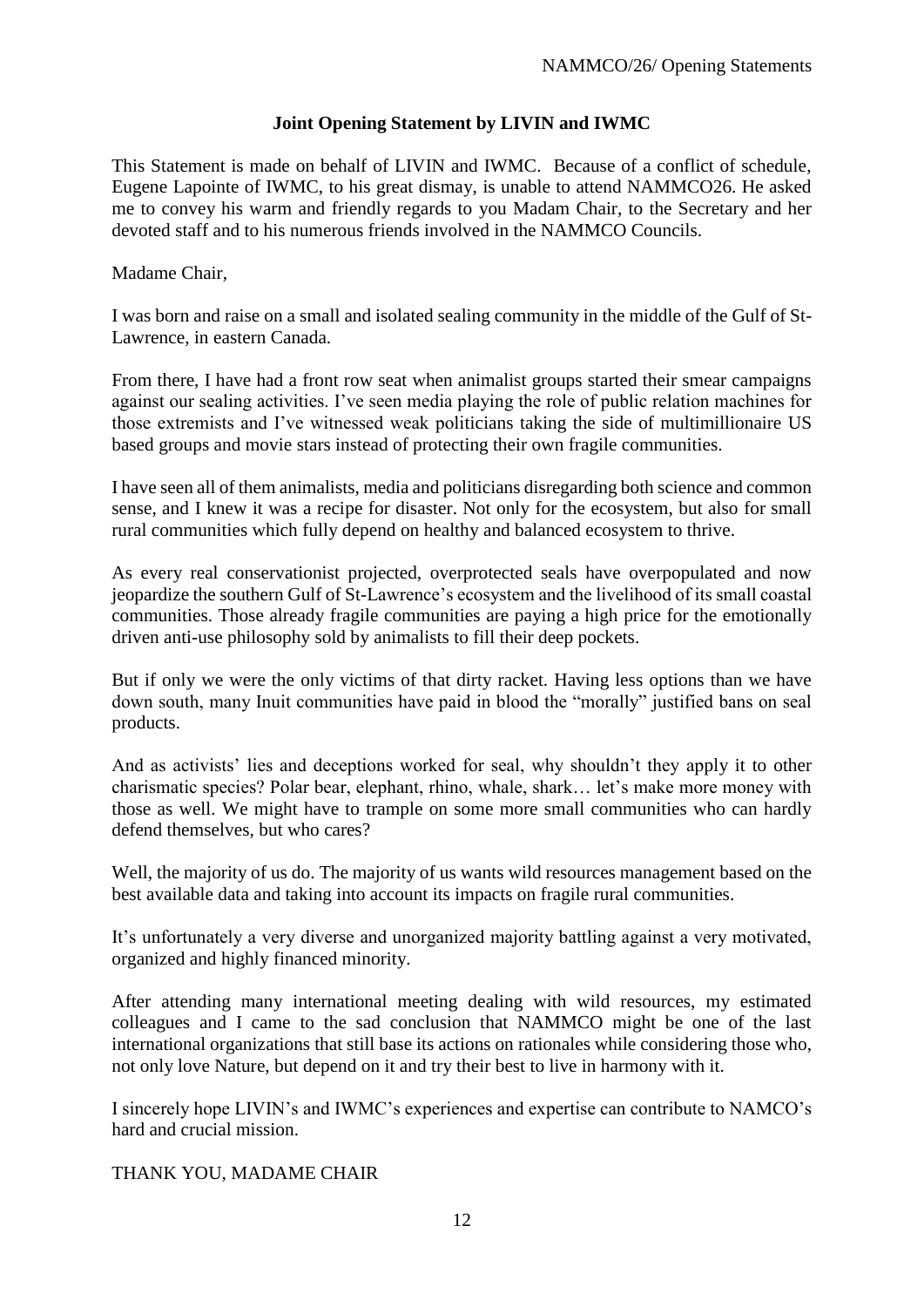## **Opening Statement by NTI**

Madam Chair, Delegates, Observers, ladies and gentlemen,

Firstly, we thank our hosts. It is a great pleasure to be in Norway and to participate in this meeting.

As many of you know, Nunavut Tunngavik Incorporated represents the Inuit in the Nunavut Settlement Area. The Nunavut Agreement was signed in 1993 by the Inuit of Nunavut and the Government of Canada and is protected by the Canadian Constitution.

Inuit rely on wildlife for subsistence, cultural and spiritual value. Inuit support utilization of wildlife through sound wildlife management. For Inuit, conserving wildlife is about ensuring that we can pass on traditions, knowledge and values to our children. In this regard, NTI appreciates recent efforts by NAMMCO members and the NAMMCO Secretariat to enhance research, education and management of marine mammals. We particularly appreciate the recent outreach efforts, such as the recent "Blue Economy" breakout session "Arctic sealing: threat or blue prospect?" that NAMMCO took the lead in organizing at the 2017 Arctic Circle Assembly, and that NTI co-arranged together with WWF Arctic Programme.

NTI has also participated in various NAMMCO workshops and Joint Working Groups and recognizes the important contribution of NAMMCO to the conservation of marine mammals. We also expect marine mammals to be affected as ship traffic increases and other changes occur in Nunavut. We look forward to working together to address existing and emerging challenges.

Thank-you,